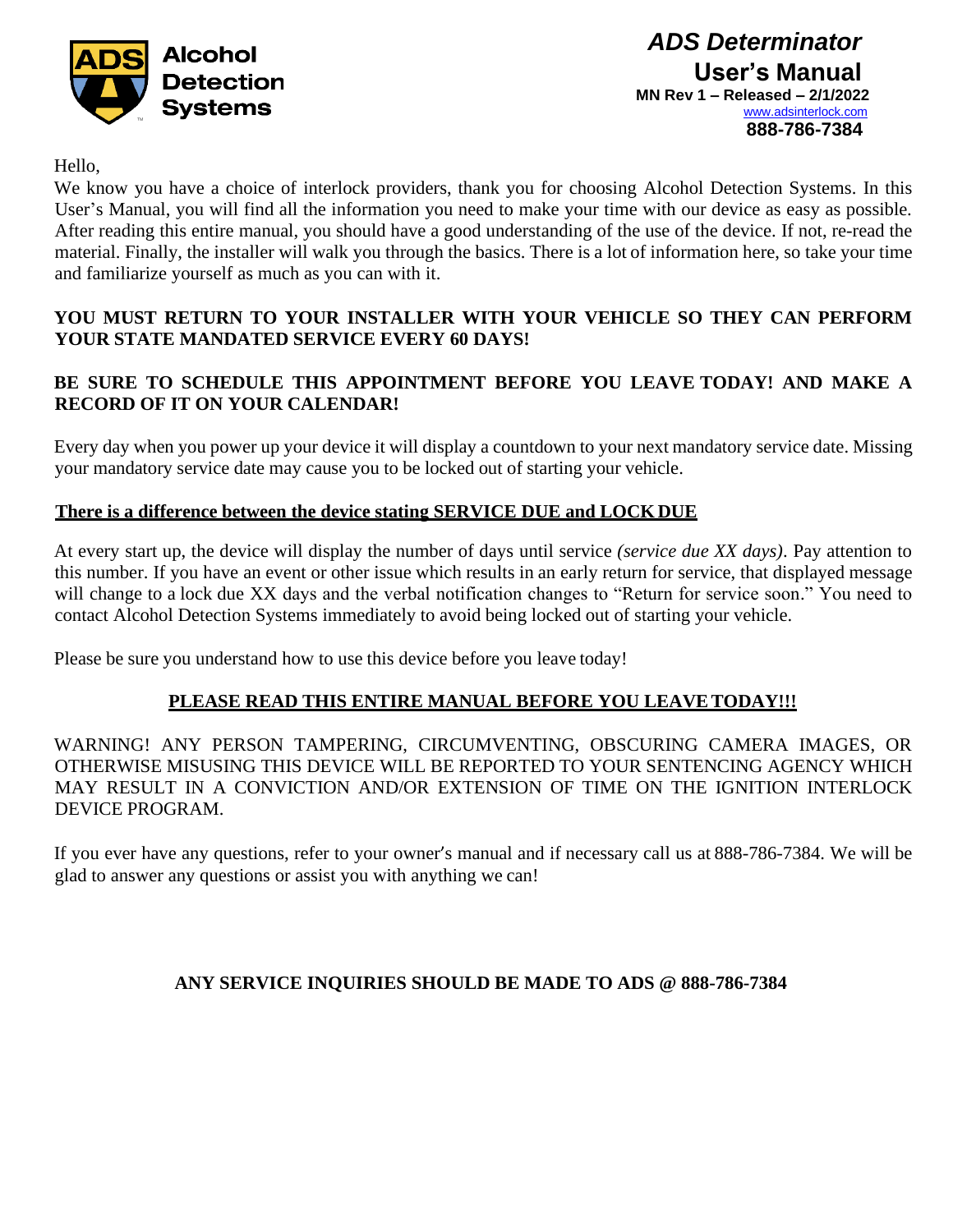## **QUICK START GUIDE**

Please read the entire manual. It will help you to understand the entire process! The most important thing to remember is that this unit is used to detect what is on your breath. The unit is **alcohol specific** so the only chemical you need to be concerned with is alcohol. Unfortunately, alcohol is present in some everyday things you may not think of. **Mouthwash, cough syrups, perfumes, colognes**, **hair spray**, **and hand sanitizers** have alcohol in them, and, if you are exposed to them prior to providing a sample, you may fail a test. If you fail a startup test, it will result in you waiting for the device to allow you to take a new test. It is highly recommendedif you are exposed to these chemicals, you allow adequate time for your body to purge these chemicals prior to attempting a breath test. If you blow a failure of .020 or above during a startup test, the unit will go into a 5 minute time out. If this does occur, turn off your ignition, immediately drink a glass of water, and rinse your mouth out so that any residual alcohol is washed away. Upon completion of this timeout you should retest as soon as possible, you will have 10 minutes from timeout expiration to provide a passing sample to avoid a violation being recorded. Multiple failures may result in a violation and/or temporary lockout, so think about what you have been exposed to prior to starting the vehicle.

To take a startup test, turn the ignition key on. The unit will activate, and the voice will say "*Determinator please wait.*" Now it is preparing for a sample. Once the unit is ready for your sample, the unit will say "please provide sample." You will then blow hard into the device for about 1 second, the device will beep, you will then immediately inhale through the mouthpiece, the device will beep, then you will blow steady and not as hard as the first sample, but not too soft either (this breath will be about 8 seconds). While you are blowing the long final breath, the device will produce a continuous beep. There are three tones. As long as the tones are sounding, continue to blow. The three tones are low (blowing too soft), normal (blowing correct), and high (blowing too hard). Blow until it stops beeping. The most common errors are inhaling too long, or blowing the second (long) breath too hard. Once the device stops beeping, wait for "*you may start thevehicle."* Once you hear this, you can start the vehicle. Upon successful completion of a startup test, you may start the vehicle for up to 3 minutes. Always wait for the device to say "YOU MAY START THE VEHICLE." If the device verbally says, "INVALID SAMPLE," the digital display will scroll the reason for the error. The most common errors are "High Sample," means you are blowing too hard on the final long sample, and "Blow Not In Time," means you paused too long to begin the final long sample. Retry and lower the final pressure for High Sample or don't pause too long to begin the final sample if seeing Blow Not In Time until the device accepts your sample. Other reasons for invalid sample can be found later in this manual.

Once you start the vehicle, the unit will randomly test you while the vehicle is running. When calling for a retest the unit will beep and say "*please provide sample.*" ADS recommends you pull over to a safe location for the retest, as the random retest should not be performed while the vehicle is moving. Once you're in a safe position to perform the test, leave the vehicle running, and provide a sample. This will allow you to get familiar with the retest procedure without the distraction of driving. **Remember, you have 10 minutes to provide the**  sample. All you need to do is present a sample just like a startup test. The unit will once again analyze the sample and speak "rolling retest passed, thank you." If for some reason you were to fail, you will be required to retest until you provide a passing test, or turn off the ignition. This however could result in a LOCK DUE 5 DAYS message, which does not lock you out immediately, but would lock you out after 5 days. This will give you 5 days to start your vehicle normally, but the unit will display a service notification each time you attempt a startup. You will need to **contact Alcohol Detection Systems** at our toll free number as soon as possible after receiving this message. The most common cause of 5-day lock outs is not from failing tests; it is from not completing the random retest in time. **The most common cause for this is people leaving the vehicle running unattended.** We recommend taking the keys with you when you leave the vehicle. Anytime something out of the ordinary occurs you should make a record of it in your log in the event your sentencing agency has a question for you about the incident. Any time you pass a test or turn the vehicle off, you will activate a 3 minute free re-start timer. This will allow you to restart the vehicle without a new start up test. If your engine stalls, turn off your key and start the vehicle.

**When the random retest is requested, the sample must be provided; otherwise a violation will occur. Under these circumstances, before starting the vehicle again, you will need to provide a clean air sample**.

If you have your vehicle serviced, you must notify Alcohol Detection Systems prior to, or within 24 hours after ANY major service, this does not include oil changes, or tires. We are mainly concerned with repairs under the hood or within the vehicle's electrical system.

**When you leave today, you should receive 3 mouthpieces, and a box. Your mouthpieces can be washed. Just be sure they are dry before using them with the device. Additional mouthpieces can be obtained by calling Alcohol Detection Systems.**

**The device is designed to work in all temperature ranges experienced in Minnesota. In the winter you may experience a longer start-up time as the device warms up to prepare for your sample, in the summer the device can over heat if left in direct sunlight, so never leave your device in direct sun light!!! Un-plugging the handset when vehicle is turned off is allowed to avoid these issues if you prefer. If you prefer to leave the device in your vehicle, leave it in a place that has good air circulation (i.e. under seat), do not leave in a sealed glove box or wrapped in a cloth as this will prevent the device from dissipating heat naturally. If you do leave the unit in direct sunlight and receive an invalid sample due to a sample temp error. Turn off the handset, roll your windows down (to decrease cabin temps) and then blow straight through the device to cool the inside of the unit. After 5 or 6 straight blows, retry your sample and the unit should functionnormally.**

Always remove the plastic mouthpiece before disconnecting the handset; this will reduce the chance of breaking the mouthpiece off in the unit. Additionally, it is not necessary to jam the mouthpiece into the opening. Doing so will increase the chance of breaking off the mouthpiece.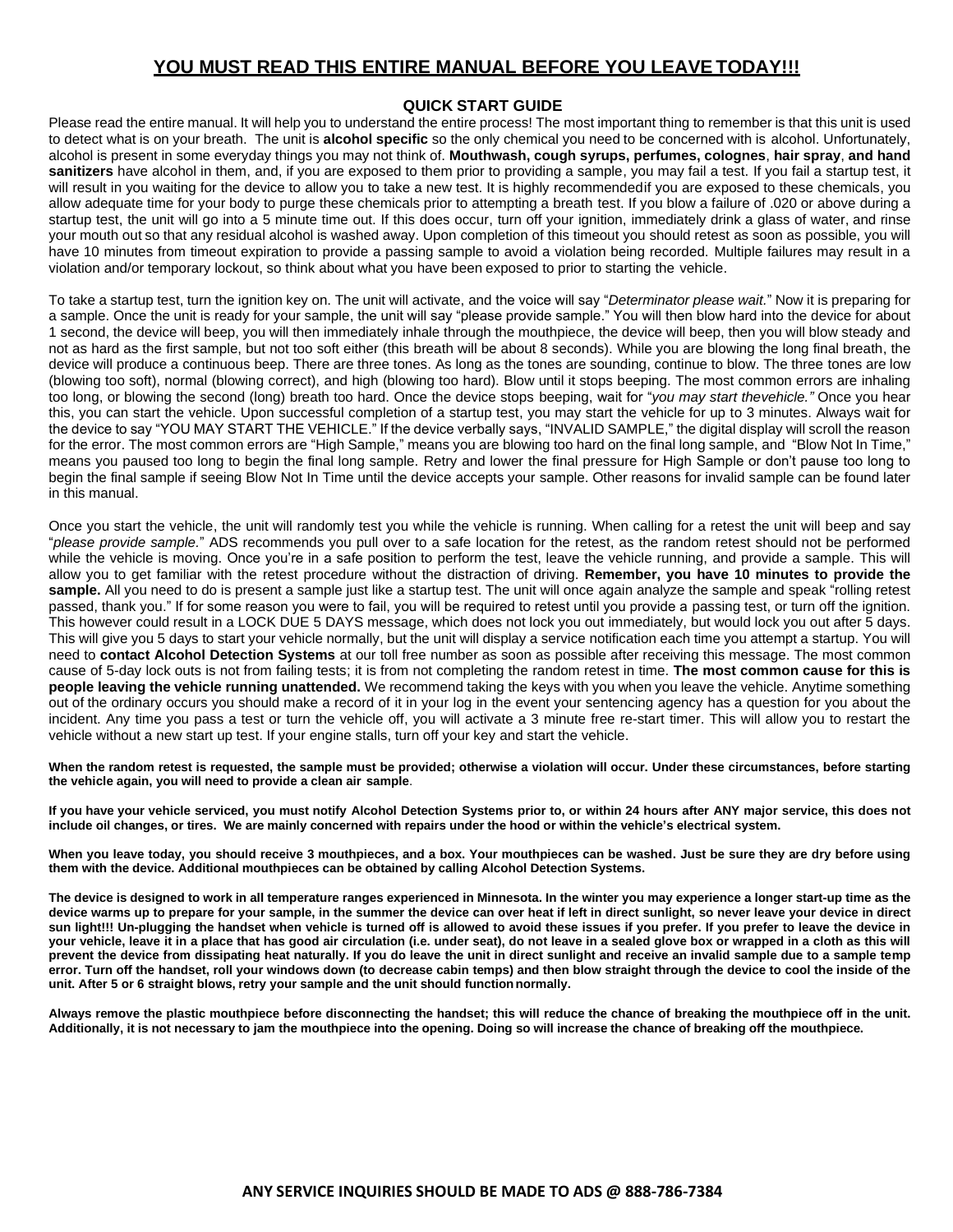

**User's Manual MN Rev 1 – Released – 2/1/2022** [www.adsinterlock.com](http://www.adsinterlock.com/) **888-786-7384**

*ADS Determinator*

**NOTE**: Completely read and understand this manual before operating a vehicle with the Determinator System installed. A user must comply with the requests of the unit and follow its instructions in a timely manner. Failure to do so may require early service or a complete vehicle lockout – at the driver's expense and inconvenience. Always operate the vehicle and provide breath samples in a safe manner.

## **1. ADS** *Determinator* **System Overview**

Alcohol Detections Systems' *Determinator* is a breath alcohol ignition interlock device (BAIID) designed to prevent a driver from starting a vehicle when his or her breath alcohol content (BrAC) is above a defined set point. It is certified per NHTSA (National Highway Traffic Safety Administration) specifications. Additionally, the device has been certified and approved for use in the State of Minnesota.

### **2. System Components**



#### **2.1.** *Determinator Hand Held*

The Hand Held is the removable portion of the *Determinator* system into which a user provides a breathsample. Display messages and voice prompts are provided by the *Hand Held* to instruct a user*.*

#### *2.2. Determinator Remote Camera*

This is the *camera* used to capture images of the driver one the *Determinator* is activated and at various points while the vehicle is running. Movement, or obstruction of this component is a violation of Minnesota State Law, and will be detected electronically by the device and when the state reviews the images.

### *2.3. Determinator Vehicle Module*

The Vehicle Module is wired to the vehicle's electrical system. It is out of sight of the user and provides the connection to the vehicle. Thecord is permanently attached to the *Vehicle Module* and connects to the *Hand Held*.

#### **2.4.** *Determinator* **Mouthpieces**

Along with the Hand Held, Vehicle Module, and wiring harness, the Determinator Kit includes extra disposable mouthpieces. Additional mouthpieces are available by contacting ADS at **888-786-7384**. Mouthpieces should be changed or cleaned regularly and should not be shared by different users. Always keep a spare handy.

### **3. Operation**

### **3.1. Plug In**

Plug the Hand Held Unit into the Cable. The connector is keyed and will only plug in with the connector writing "up". To remove, squeeze both sides of the connector and gently pull.

### **3.2. Turn On**

Turn the ignition to "RUN" - this is the position just before "CRANK". The Hand Held will turn on and prompt the user for the next step.

#### **3.2.1. Turn On Messages**

- Hand Held firmware version number
- Hand Held serial number
- Initializing Message
- Possible Service Due Messages

Pay attention to the service due or lockout date. If you are parking your vehicle for an extended period of time, be aware of your scheduled service date.

### **3.3. Warm Up**

The Determinator must warm to operating temperature before a sample is requested. Bringing a unit indoors in a cold climate will reduce the required warm up time. The message displayed while heating shows 0% to 100% completion.

### **3.4. Camera**

Minnesota State Law requires the use of cameras with all BAIIDs. This camera is usually mounted on your windshield. State Law states that any attempt to block or obscure the camera will be considered a violation. The device can detect tampering of the camera as well, and if obstructed or significantly moved may prevent your vehicle from starting. With that in mind, be cautious of how you treat the device and camera while providing a test and while driving. Be sure nothing is obstructing the view of the camera.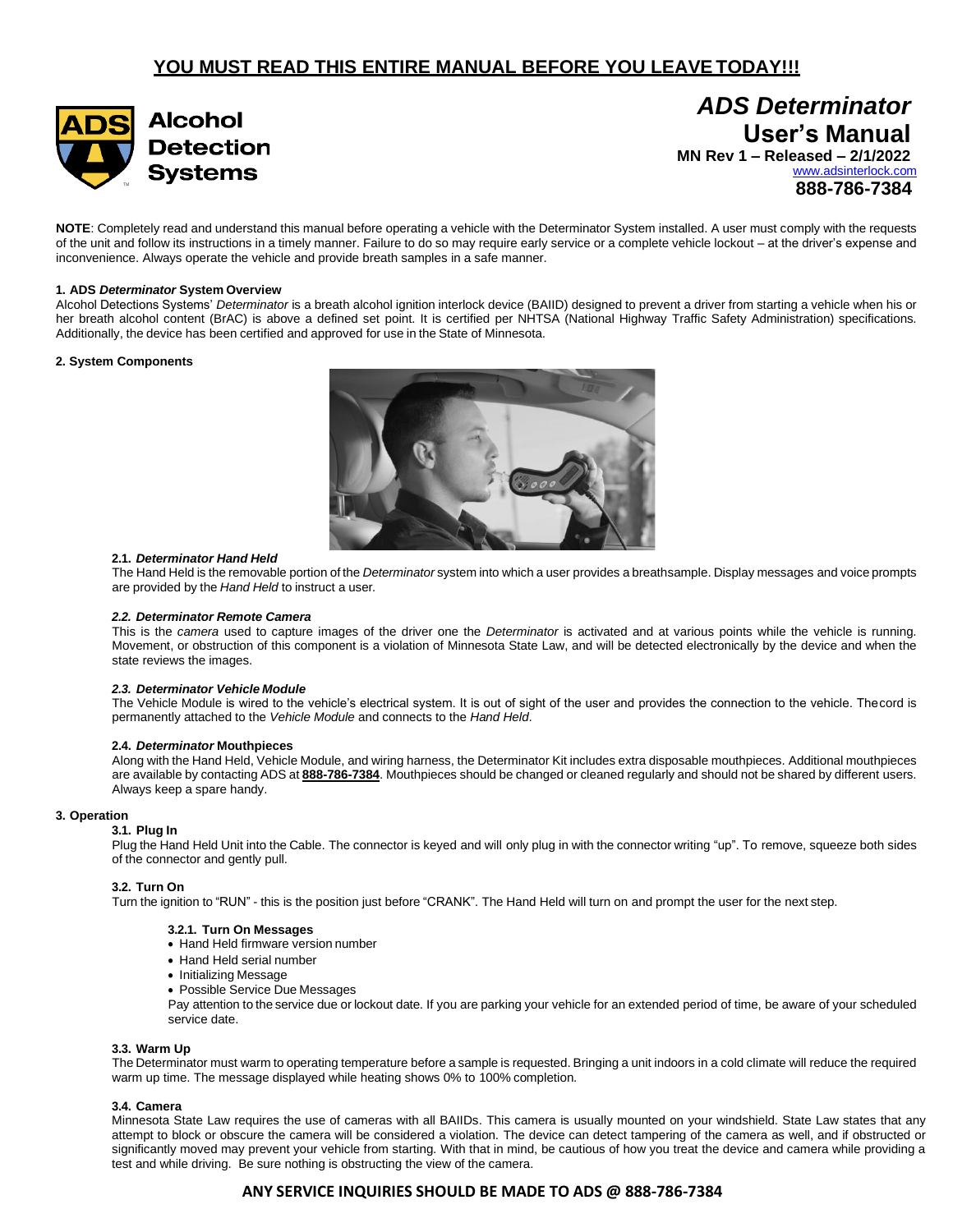## **3.5. Provide Sample: Blow/Suck/Blow (BSB)**

The Determinator requests a breath sample at turn-on and at random intervals while you drive.

- Do not provide a sample until requested
- Two beeps are sounded for attention before "Please Provide Sample" isseen/heard.
- Breathe in deeply to fill lungs.
- Provide the sample in three steps:
	- o STEP #1: Blow: short, sharp, pulse of air until you hear a beep.
	- o STEP #2: Suck: short, sharp, pulse of air until you hear a beep.
	- o STEP #3: Blow: long, continuous stream of air to empty the lungs. Keep the pressure above/belowthe min/max set points. Three tones may be heard:
- Low tone: blow harder
- Medium tone: try to maintain this
- High tone: blow softer
- When the tone stops, stop blowing, sample is complete. Wait for the voice prompt to start the vehicle. DO NOT attempt to start the vehicle until instructed to do so, attempting a start before being prompted may result in a violation.

STEP #1 : Blow Out (short) STEP #3 : Blow Out (long) STEP #2 : Suck In (short) Pressure 25 20 **High Tone - Blow Softer** Blow this Hard or Harder until See Below: Provide quick suck<br>When you hear the beep -Been Middle Tone - Continue 15 quickly go to STEP #3  $10$ Low Tone - Blow Harder 5 Too Soft - Retry **Bloy**  $\Omega$ Suck  $-5$ e Above: Provide quick blow See Above: Provide a long

## **Breath Sample Procedure:**

### **3.4.1 Sample Errors**

 $-10$ 

 $-15$ 

 $-20$ 

If an error is detected while taking a sample, the Determinator says "INVALID SAMPLE." At the same time, the display will scroll one of the following messages to report the actual error and requests the user retry the sample. Possible errors include:

sample. When the tone stops you're done!

• "Err: Pressure Not Stable" => Prior to Step #1 - do not blow into the unit until requested

When you hear the beep<br>quickly go to STEP #2

- "Err: Suck Not In Time" => Step #2 (short suck) sample not provided in allottedtime
- "Err: Blow Not In Time" => Step #3 (long blow) sample not provided in allotted time, or you may be blowing too hard for it to register

Suck this Hard or Harder until Beep

- "Err: Low Sample" => Step #3 pressure was too low during final breath sample
- "Err: High Sample " => Step #3 pressure was too high during final breathsample
- "Err: Sample Temp" => Step #3 –temperature out of range. Do not leave the device in direct sunlight as it may overheat the device
- "Err: Fuel Cell Stability" => At the start of a sample, the alcohol measurement device was not ready
- "Err: Picture Failed Retake" => Obstruction of the camera, or problem with the image has been detected.

### **3.5 Start the Vehicle**

After a successful sample, the Determinator will say, "You may start the vehicle". At this time, turn the ignition to start the vehicle. If a sample is positive for alcohol, you will hear, "Vehicle Starting is Disabled". Once the vehicle has been started, do NOT disconnect the Hand Held unit until the vehicle has been turned off. Once started, the Hand Held will display: "RUNNING". Randomly, while driving, the Determinator will ask for additional samples. See Random Retest.



### **4. Random Retest**

While the vehicle is in operation, you will be required to provide retests at random intervals. As the driver, you are required by law to safely provide this sample. Once a test is called for, reduce vehicle speed, pull over, and find a safe location to perform the Random Retest requirement. Turning off the vehicle will not change or eliminate the retest requirement. If you turn it off during the retest, you can turn the vehicle back on and fulfil the test requirement (doing this in some states may be considered a violation). The random retest sample is provided the same way as the original sample – by providing a Blow/Inhale /Blow sample. The time allowed for you to provide this test is 10 minutes. If you do not provide the test in this initial 10 minutes, the device will record a missed random retest. Do not leave a vehicle running unattended - the random retest will require a sample. If a sample is not provided in the allotted time, sanctions may be invoked. These may include an early lockout and vehicle warning indications. For positive driver identification, the device takes the driver's photo at the instant a sample is called for, and again when the sample is provided. **Obstruction of the camera is considered a violation of Minnesota law and may subject you to criminal or civil penalties.**

### **5. Courtesy Restart**

If the engine dies, or is turned off, a courtesy restart is allowed. If a random retest is not required, the vehicle may be restarted for up to 3 minutes. If the engine ever dies or is turned off, the device will display a 3 minute countdown to allow you to start your vehicle without a sample being provided. If your vehicle stalls, turn the key off then start the vehicle. DO NOT attempt to restart the engine until you hear "You May Start the Vehicle." Doing so may result in a recorded violation and an early service notification.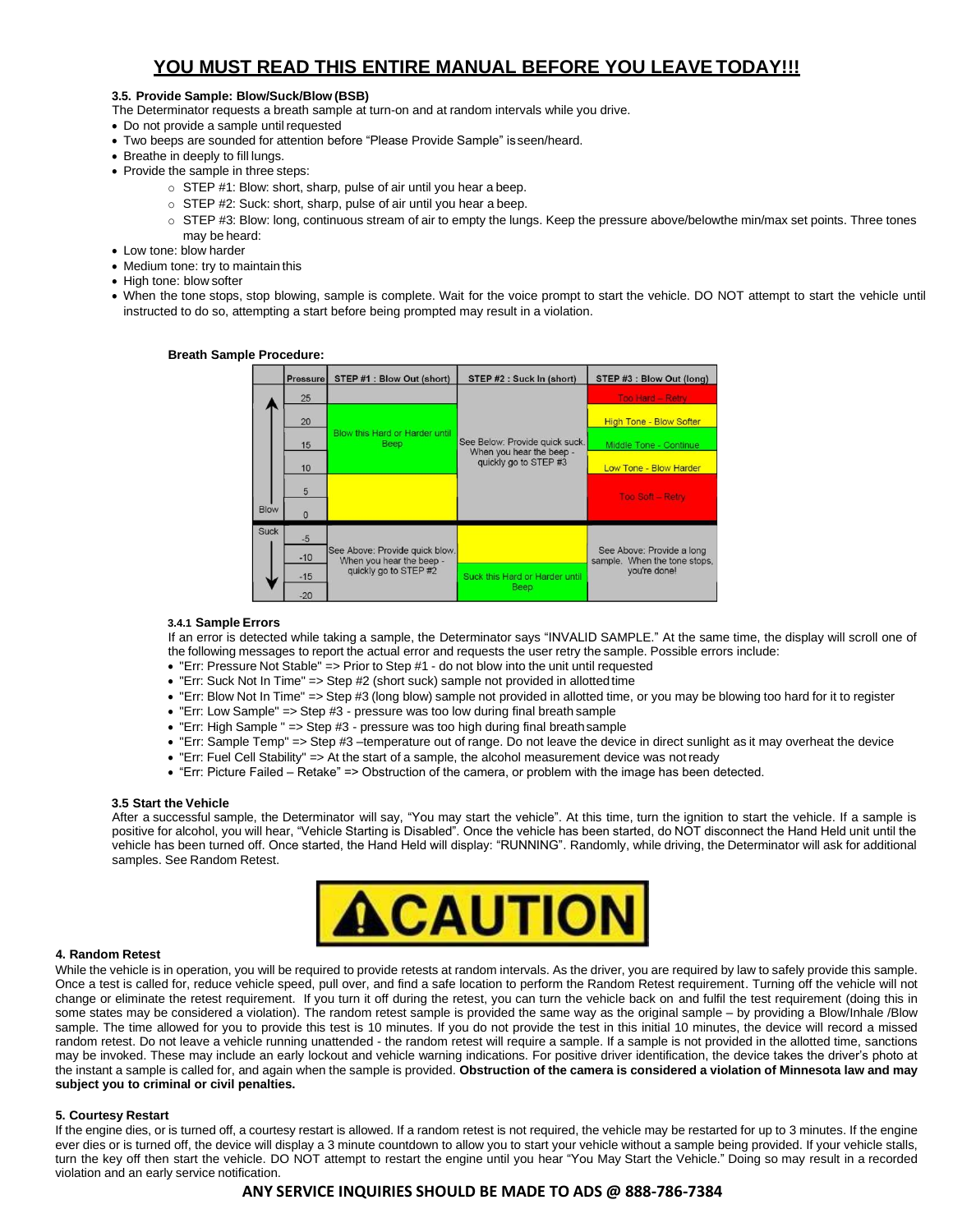## **6. Service Interval / Unit Lockout**

The Determinator must be returned for state mandated service every 60 days. Every time the Hand Held is turned on, it will display the number of days before the next required service "*service due XX day".* When the device is in the final day before service is due the device will read *service due 1 day.* When the actual day of service arrives, the device will read *SERVICE DUE MIDNIGHT.* After the 60-day countdown, your device has an additional 7-day countdown that will allow your device to operate normally for 7 days beyond the "service due at midnight" notification. Using the additional 7-day countdown means you have missed your appointment and may result in additional fees being charged to your account. Remember *Service Due* means service is approaching, and *Lock Due* means lockout is approaching. To perform service, you will need to return to your installation center. YOU WILL NEED AN APPOINTMENT IN ORDER TO PERFORM THIS SERVICE. The STATE OF MINNESOTA requires your data be reported to them within certain limits. If you are late in taking your vehicle in, your data will not be able to be reported in time, and your license/privilege may be suspended. Additionally, if service is not performed within the allotted time, on the 8<sup>th</sup> day the unit will become locked out, no samples will be accepted, and the vehicle may not be started. A code may be entered through the Hand Held's keypad to allow a limited period to return for service, but you must contact ADS and provide the displayed number and evidence of your appointment to receive a temporary code. A charge will apply.

## **7. Failing Tests/ Tampering / Circumvention / EarlyService**

If you fail a start test due to the presence of alcohol, then the device will enter a temporary time out of 5 minutes. When this occurs you should immediately determine the reason, correct it, and retest within 10 minutes of the temporary lockout. Multiple failures may result in a temporary lockout of the device. A person tampering with, circumventing, or otherwise misusing this Ignition Interlock System may be subject to criminal or civil penalties. Tampering and circumvention include any attempt to circumvent normal operation of the device. If any tampering, circumvention, missed retest, or positive alcohol is detected by the unit, the service interval may go into an early return for service, and be set to **lock due 5 days**. If this occurs the unit will be locked out unless returned for service within this time period. There is a charge for this type of violation. The Determinator Hand Held and Vehicle Module devices log and report all aspects of the unit's operation as well as any tampering or circumvention detected to state authorities. The state may send a request for explanation letter on these types of events, so you must answer these requests when you receive them. WARNING! ANY PERSON TAMPERING, CIRCUMVENTING, OBSCURING CAMERA IMAGES, OR OTHERWISE MISUSING THIS DEVICE WILL BE REPORTED TO YOUR SENTENCING AGENCY WHICH MAY RESULT IN A CONVICTION AND/OR EXTENSION OF TIME ON THE IGNITION INTERLOCK DEVICE PROGRAM.

## **8. Products Containing Alcohol**

The Determinator measures and will report the presence of alcohol as a violation and may require an early return for service. Many products you may not consider contain alcohol include:

- Mouthwash / breath strips-drops-mints / somegums
- Menthol and bargain cigarettes or chewing tobacco
- Baked goods high in yeast or fermented foods includingvinegar
- Cough syrups and cough drops and some cold remedies
- Hand Sanitizers
- Liquid Windshield and Lock De-icers

The occurrence of a positive alcohol sample must be explained to the proper authorities. The early return for service will also cost the user in inconvenience and fees. To prevent any of these issues, avoid eating and smoking while using the Determinator. Wait at least 15 minutes before providing a sample if any of the products listed above are ingested. If you do provide a sample and receive a positive reading l the device will go into a 5 minute time out. Wait out the time out, rinse your mouth out with water and try again. The state will look at the entire sequence rather than the one event. The state may send a request for explanation letter on these types of events, so you must answer these requests when you receive them. Having successful retests after a failed test is highly recommended, so do not leave your vehicle, until you pass a test. Always consider your exposure to alcohol however minimal you believe it is and correct if necessary.

## **9. Service Center**

The service center is responsible for vehicle installation, monthly service, early return resets, and removal of the Determinator. Feel free to contact Alcohol Detection Systems to report any problems or ask questions related to the operation of theDeterminator.

## **10. Verify Safe Installation**

The Determinator should not interfere with the operation of a vehicle after it has been started.

- Verify the location of the Hand Held and the cable routing from the Vehicle Module does not interfere with vehicle operation, but gives full access to the Hand Held.
- Double check that taking the Hand Held to the driver's mouth is a normal motion and that the cord does not interfere with any driver control such as the steering wheel, blinkers, or gearshift.
- Verify cable routing does not interfere with brake and gas pedals and steering.
- Finally, before you leave the service center be sure when your vehicle is running the device displays "running"

## **11. Training**

- Read this manual completely
- Watch the Determinator video (at the service center or online [www.adsinterlock.com](http://www.adsinterlock.com/))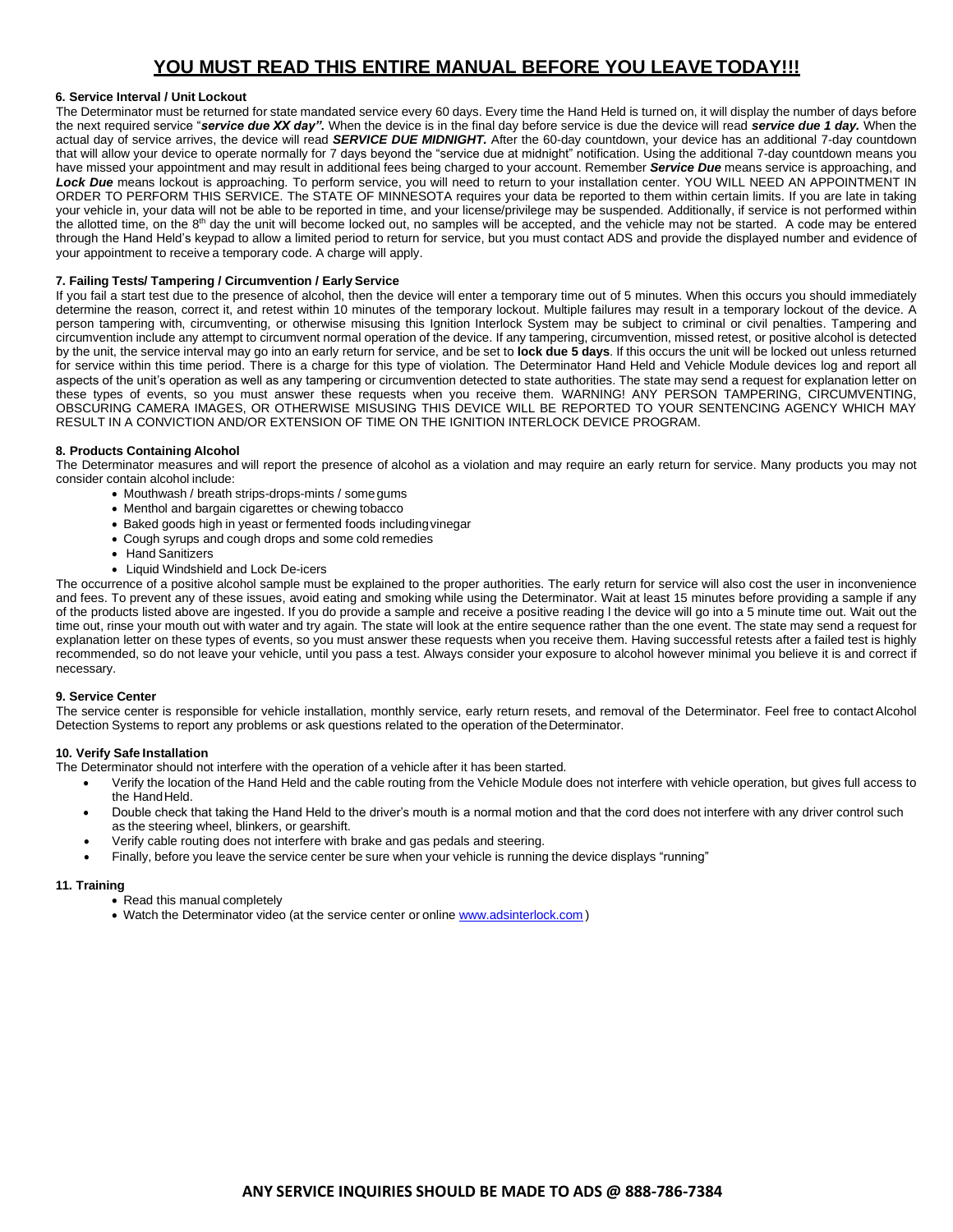## **12. Determinator Menu**

- Menu Button: YES Accept or change the currently displayed menu option. Also the "1"key.
- Menu Button: MENU Enters the Determinator's menu and steps through options. Also the "2" key.
- Menu Button: NO Exit the Determinator menu. Also the "3" key.
	- DEMOEXIT press YES to exit Demo Mode
	- SERV DUE how many days until required to return to service center
	- VOLUME press YES to increase the voice volume (values 1-10)
	- TIME HMS display unit's time
	- DATE YMD display unit's date
	- DAYS2CAL number of days until a service center calibration is required
	- DIAGNOSE press YES to enter the Diagnostic sub-menu this is used by installers to test the installation.
		- o Starter state
		- o Horn cycle the horn relay on/off
		- o Lights cycle the lights relay on/off
		- o Alarm cycle the VM alarm on/off
		- o BattVolt
		- o TachCnt
		- o Pressure
		- o TSample
		- o TFuelCel
		- o Tblock temperature
		- o HH SN serial number
		- o HH VERS firmware
		- o VM SN serial number
		- o VM VERS firmware version

## **13. Frequently Asked Questions**

**Q:** Can I leave my car running while it warms up on a cold morning, or while I run into the convenience store?

A: No. Once a vehicle has been started, the Determinator will randomly prompt the user for a sample. If the user is not available, this will be treated as a failure to provide a random retest and an early lockout will occur.

**Q:** The *Determinator* requires a long time to heat up and request a sample. Can this time be decreased?

**A:** The *Determinator* must warm up to operating temperature. In cold climates, warm up time can be improved bydisconnecting the unit from the cord and bringing the unit indoors or keeping it in a pocket, when not in use.

### **Q:** "My battery died" or "I replaced my battery". Why did I get an early lockout?

**A:** The State requires the Determinator record an event at the loss of battery power. These events can eventually lead to an early LOCK DUE message. A vehicle must be in good operating condition when the device is installed. A user must contact Alcohol Detection Systems prior to the loss of power whenever possible or as soon as possible after it occurs. The State may send you a request for explanation on this type of event. Whenever possible, obtain documentation on a power interruption for your own protection.

### **Q:** A sample was rejected for "Pressure not stable".

**A:** Do not provide a sample until requested. If a user blows into the unit or even breathes lightly into the unit before it is ready this error can occur. Please wait until prompted and retry the sample.

**Q:** A sample was invalid due to "Sample Temp".

**A:** This is not common when used properly, however can occur occasionally when left in direct sunlight, or extremely hot vehicles. The device is designed to operate and detect certain conditions during a sample, if a unit is too hot, then it cannot properly detect these conditions. Be sure to never leave your device in direct sunlight. If this occurs, cool down your vehicle's cabin by rolling down the windows, and then blow straight through the device without it being turned on. This air flow will cool the inside of the device and allow for it to accept your sample.

### **Q:** The display reads "Synch Error"

**A:** This occurs when the Vehicle Module loses communication with the Handset. The most common cause for this is the cable is not properly connected to the Handset. Turn off the ignition, unplug the Handset, check to make sure there is no dirt or debris in either the connector or the receptacle by blowing through each component. Then reconnect making sure the connector seats securely into the receiver. If the problem persists, contact Alcohol Detection Systems for further options.

### **Q:** My device will not allow me to test, it says provide key (xxxxx) what doI do?

**A:** In most cases the device will give an entire message ("Disabled Provide Key 12345 Heating voltage"). These startup errors are described in Section 14 of the owner's manual. If you call our office asking what to do, we are going to ask you what the entire message says. If you do not know then we will recommend you determine the entire message and call back. We need to know the entire message or we cannot assist you. Anytime these types of messages appear, it is considered out of the ordinary and you should record it in your personal log, in case the state requests an explanation.

### **Q:** My device displays "service due at midnight"

**A:** This is the day of your regular service. You should have an appointment already scheduled. If you do not have one, contact your service center immediately.

**Q:** My device said "service due in (20) days (for example) earlier today, now it says "Lock Due 5 days"

**A:** If your device drastically jumps dates from service due to a Lock Due message then it is calling for early service due to some reason. You will need to contact Alcohol Detection Systems about this issue.

## **ANY SERVICE INQUIRIES SHOULD BE MADE TO ADS @ 888-786-7384**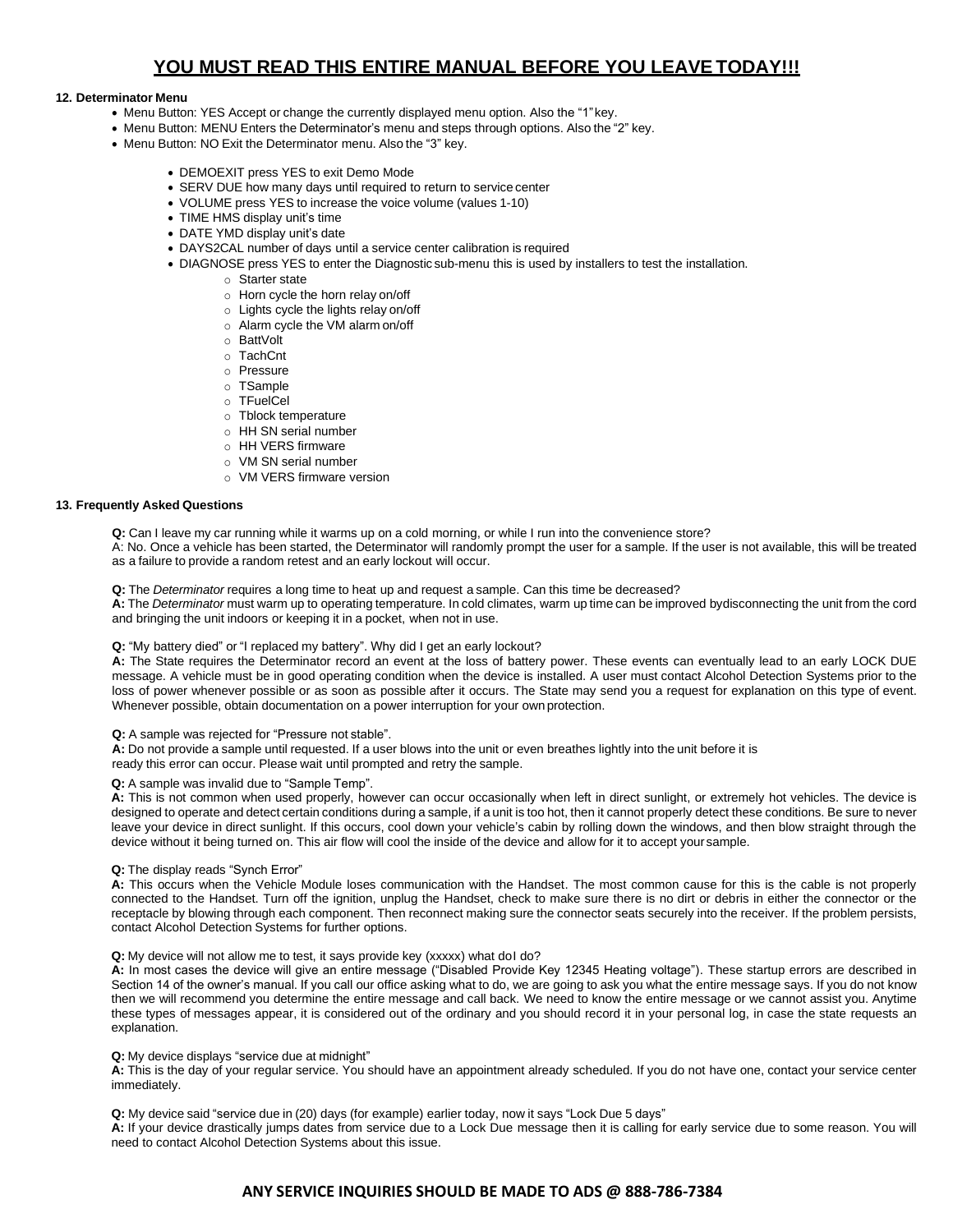### **Q:** I broke all of my mouthpieces. What do I do?

A: You will need to contact Alcohol Detection Systems, or your installer to order new mouthpieces. The mouthpieces we send with the original installation should be enough to get you through your time required for the device. However, if you are not careful, then you will break them. You will need to contact us to order more mouthpieces.

### **Q:** My vehicle requires service what do I do.

**A:** Occasionally you may need to take your vehicle in for service. If this is for basic service like an oil change, tire work, etc., then we do not need to know about this. If it is for major work under the hood or to the electrical system, contact our office and let us know what is being done, by whom, and when. Make sure you get a receipt for any work performed showing the work done, and the time it was in possession of the repaircenter. If you are doing the work yourself keep any receipts for any items you purchase to complete the work.

## **Q:** The State has sent me a letter asking for a request of explanation for anevent(s)?

**A:** This will occur if you do something that is considered a violation of state law. We cannot tell you how to answer these requests for explanation, you will need to refer to your log (list of events out of the ordinary you are required to keep). Answer to the best of your ability the circumstances surrounding the date and time listed on the explanation form. If you have questions about how to respond, contact the number onthe form itself. Remember the state probably has more information than just the single incident, so if you (for example) failed a test due to mouthwash etc., then 10 minutes later passed, they have that information so include it in your explanation for them to consider.

## **Q:** I received a charge on my credit card I was not expecting

**A:** We sometimes are forced to charge late fees due to actions you take. If your payment is late we may charge a late payment fee. If you donot return for your scheduled service as required by state law, we may charge a late service fee. To avoid these charges, show up for your scheduled appointments, and make sure the funds are available for us to charge your monthly lease on the card we have on file and you willnever experience these extra charges. If you receive a new credit card contact us to update your information.

### **Q:** I failed a test what do I do? Now the device says Use Allowed In

**A:** The User Allowed In is a countdown of a No Start condition, once this counts down you may retest. First figure out why you failed the test was it froman external source or from consumption of alcohol. If it was from an external source, resolve the contamination by rinsing your mouth out with water or air out the vehicle, whatever is required to remove the alcohol from your sample, then retest as soon as possible. Getting a passing test as soon as possible is crucial at this point. Remember that alcohol stays in your system for long periods of time, and you should avoid driving after consumption of alcohol, in some cases even the next morning.

#### **14. Startup Error Messages**

The following messages may be displayed at unit startup with the unit temporarily disabled. If this occurs, turn the ignition off and back on to retry normal operation. If the problem persists, check the listing below to see what you can do to resolve the issue, if you cannot resolve the issue, call our office and be sure to tell us exactly what the display scrolls in its entirety (the key code will change each time the Ignition is turned off and on). The important message happens after the key code.

#### **Displayed Message Explanation**

"LOCKOUT: ENTER CODE (S/N 001001)"

Unit is locked out either due to expiration of the service interval; notification of the pending lockout was displayed prior to the actual lock out. Provide the Hand Held's Serial Number (it is displayed and printed on the unit's rear label) to Alcohol Detection Systems for a possible access code override (fee may apply). A 5 digit code will be provided. Enter the code using the Hand Held's keypad with the buttons representing the numbers 1, 2, and 3. The unit will allow for limited usage to have your device serviced (fee may apply).

## "DISABLED - RANDOM RETEST FAIL" (horn may also sound)

A random retest was not provided in the allotted time. Pull over as instructed and turn off the ignition.

## "DISABLED – NO SAMPLE"

No sample was provided in the allotted time. Turn off ignition and then retry

## "DISABLED - BREATH TEMP"

The temperature of the sample was too low or too high. Turn off ignition and then retry.

"DISABLED - POSITIVE ALCOHOL" (horn may also sound)

A sample over the allowed limit was measured. Device will display a countdown timer, "Used Allowed In [xx:xx]." When the timer expires you will be able to retest. We highly recommend you rinse your mouth out with water and retest at least one time after a failed test. Before you do, consider what may have caused it and correct the situation, then retest.

#### "DISABLED – PIC FAIL"

Camera is unable to capture image, this can be from obstruction/ tampering of the camera, washout from back lighting conditions, or an issue with the camera itself. Always ensure you do not do anything to the camera to avoid these issues. If you experience these issues notify ADS to resolve.

## "DISABLED - AMBIENTTEMP"

System error: the internal ambient temperature is out of expected range. Turn off ignition roll windows down if hot and retry

#### "DISABLED – HEATINGVOLTAGE"

System error: the heaters encountered an unexpected condition. This generally may be an indicator of a dead or low vehicle battery condition. Charge your vehicle's battery up then retry this error message will be gone when the vehicle's battery has sufficient voltage to allow the device to heat up properly

### "DISABLED - SYNCH MISMATCH"

The Hand Held unit does not recognize the connected Vehicle Module. These two devices are paired at the service centerand must remain matched.

## "DISABLED - SYNCH ERROR"

The Hand Held could not communicate to the Vehicle Module. This could indicate a problem with either device or the cable between them. Unplug the Hand Held, check both sides of the connector for dirt or debris, blow out both with air, reconnect, and retry